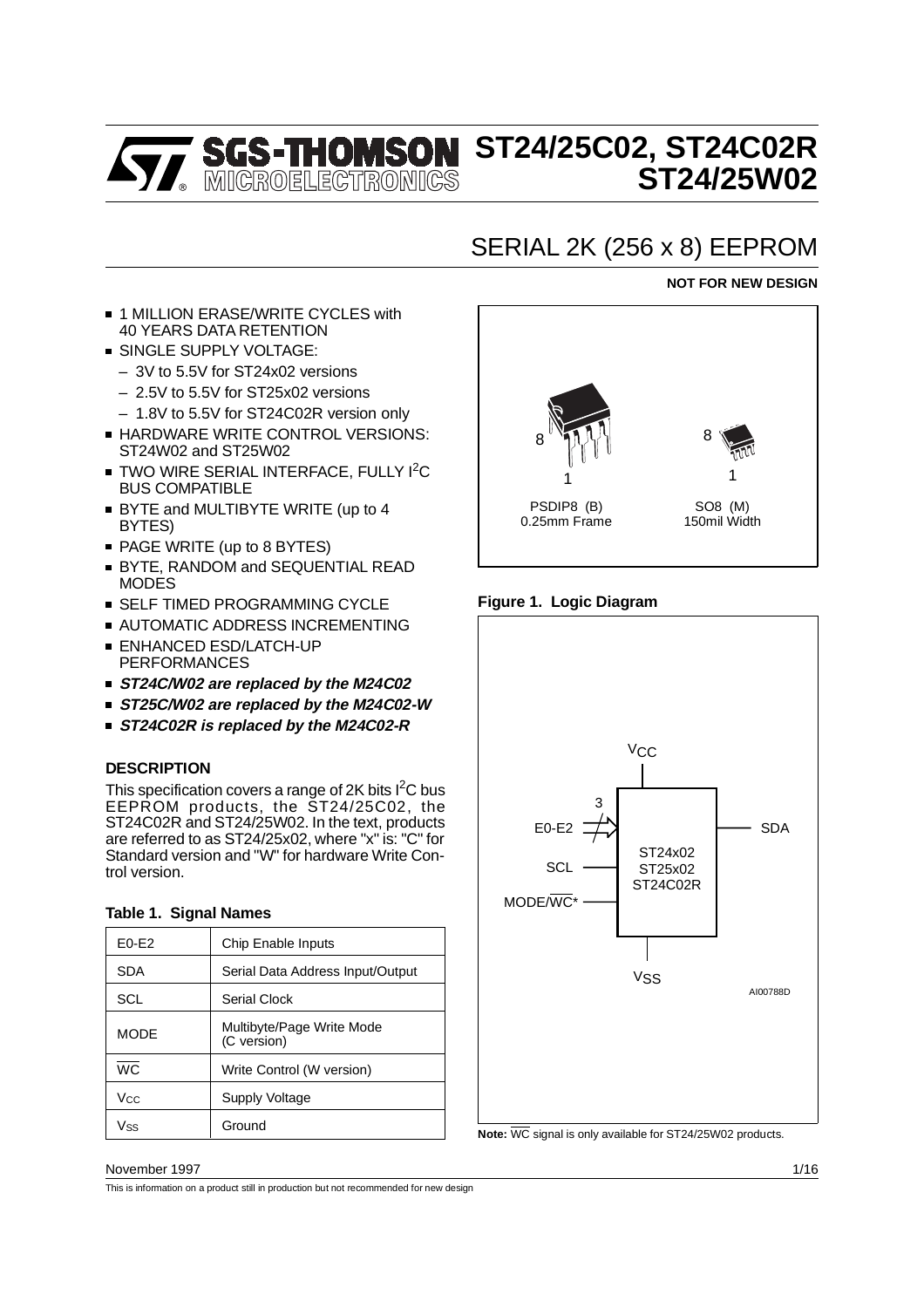

| Table 2. Absolute Maximum Ratings (1) |                                                                   |                                   |                             |               |             |  |  |  |
|---------------------------------------|-------------------------------------------------------------------|-----------------------------------|-----------------------------|---------------|-------------|--|--|--|
| Symbol                                |                                                                   | <b>Parameter</b>                  |                             | Value         | Unit        |  |  |  |
| Tд                                    | <b>Ambient Operating Temperature</b>                              |                                   |                             | $-40$ to 125  | $^{\circ}C$ |  |  |  |
| T <sub>STG</sub>                      | Storage Temperature                                               |                                   |                             | $-65$ to 150  | $^{\circ}C$ |  |  |  |
| T <sub>LEAD</sub>                     | Lead Temperature, Soldering                                       | (SO8 package)<br>(PSDIP8 package) | 40 sec<br>10 <sub>sec</sub> | 215<br>260    | $^{\circ}C$ |  |  |  |
| V <sub>IO</sub>                       | Input or Output Voltages                                          |                                   |                             | $-0.6$ to 6.5 | V           |  |  |  |
| <b>V<sub>cc</sub></b>                 | Supply Voltage                                                    |                                   |                             | $-0.3$ to 6.5 | V           |  |  |  |
| V <sub>ESD</sub>                      | Electrostatic Discharge Voltage (Human Body model) <sup>(2)</sup> |                                   |                             | 4000          | V           |  |  |  |
|                                       | Electrostatic Discharge Voltage (Machine model) <sup>(3)</sup>    |                                   |                             | 500           | V           |  |  |  |

**Notes:** 1. Except for the rating "Operating Temperature Range", stresses above those listed in the Table "Absolute Maximum Ratings" may cause permanent damage to the device. These are stress ratings only and operation of the device at these or any other conditions above those indicated in the Operating sections of this specification is not implied. Exposure to Absolute Maximum Rating conditions for extended periods may affect device reliability. Refer also to the SGS-THOMSON SURE Program and other relevant quality documents. 2. MIL-STD-883C, 3015.7 (100pF, 1500 Ω).

3. EIAJ IC-121 (Condition C) (200pF, 0  $\Omega$ ).

# **DESCRIPTION** (cont'd)

The ST24/25x02 are 2K bit electrically erasable programmable memories (EEPROM), organized as 256 x 8 bits. They are manufactured in SGS-THOMSON's Hi-Endurance Advanced CMOS technology which guarantees an endurance of one million erase/write cycles with a data retention of 40 years. The memories operate with a power supply value as low as 1.8V for the ST24C02R only.

Both Plastic Dual-in-Line and Plastic Small Outline packages are available.

The memories are compatible with the  $1^2C$  standard, two wire serial interface which uses a bi-directional data bus and serial clock. The memories carry a built-in 4 bit, unique device identification code (1010) corresponding to the  $I^2C$  bus definition. This is used together with 3 chip enable inputs (E2, E1, E0) so that up to 8 x 2K devices may be attached to the  $I^2C$  bus and selected individually. The memories behave as a slave device in the  $I^2\tilde{C}$ protocol with all memory operations synchronized by the serial clock. Read and write operations are initiated by a START condition generated by the bus master. The START condition is followed by a stream of 7 bits (identification code 1010), plus one read/write bit and terminated by an acknowledge bit.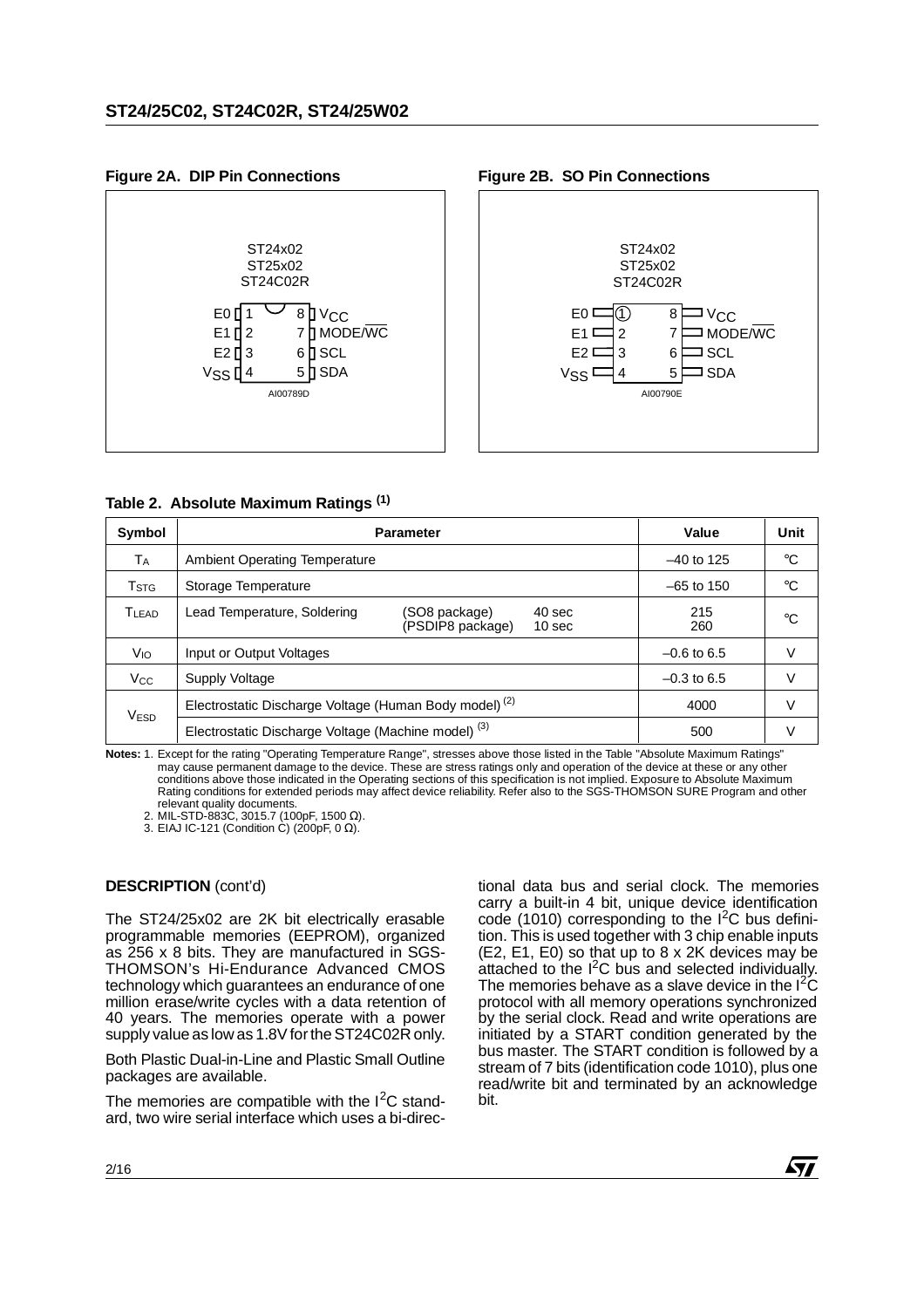|               | <b>Chip Enable</b><br><b>Device Code</b> |                |                |    |                | <b>RW</b>      |    |           |
|---------------|------------------------------------------|----------------|----------------|----|----------------|----------------|----|-----------|
| Bit           | b7                                       | b <sub>6</sub> | b <sub>5</sub> | b4 | b <sub>3</sub> | b <sub>2</sub> | b1 | b0        |
| Device Select |                                          |                |                |    | E <sub>2</sub> | E <sub>1</sub> | E0 | <b>RW</b> |

#### **Table 3. Device Select Code**

**Note:** The MSB b7 is sent first.

# **Table 4. Operating Modes (1)**

| Mode                           | <b>RW</b> bit | <b>MODE</b>     | <b>Initial Sequence</b><br><b>Bytes</b>       |                                          |
|--------------------------------|---------------|-----------------|-----------------------------------------------|------------------------------------------|
| <b>Current Address Read</b>    | '1'           | X               | START, Device Select, $R\overline{W}$ = '1'   |                                          |
| Random Address Read            | 'n'           | X               |                                               | START, Device Select, RW = '0', Address, |
|                                | '1'           |                 | reSTART, Device Select, $R\overline{W}$ = '1' |                                          |
| Sequential Read                | '1'           | X               | 1 to 256                                      | Similar to Current or Random Mode        |
| <b>Byte Write</b>              | 'በ'           | x               | START, Device Select, RW = '0'                |                                          |
| Multibyte Write <sup>(2)</sup> | 'N'           | V <sub>IH</sub> | 4                                             | START, Device Select, RW = '0'           |
| Page Write                     | 'n'           | Vĩl             | 8                                             | START, Device Select, RW = '0'           |

**Notes:**  $1. X = V_{\text{III}}$  or  $V_{\text{II}}$ 

2. Multibyte Write not available in ST24/25W02 versions.

When writing data to the memory it responds to the 8 bits received by asserting an acknowledge bit during the 9th bit time. When data is read by the bus master, it acknowledges the receipt of the data bytes in the same way. Data transfers are terminated with a STOP condition.

**Power On Reset: V<sub>CC</sub> lock out write protect.** In order to prevent data corruption and inadvertent write operations during power up, a Power On Reset (POR) circuit is implemented. Until the  $V_{CC}$ voltage has reached the POR threshold value, the internal reset is active, all operations are disabled and the device will not respond to any command. In the same way, when  $V_{CC}$  drops down from the operating voltage to below the POR threshold value, all operations are disabled and the device will not respond to any command. A stable  $V_{CC}$ must be applied before applying any logic signal.

# **SIGNAL DESCRIPTIONS**

**Serial Clock (SCL).** The SCL input pin is used to synchronize all data in and out of the memory. A resistor can be connected from the SCL line to  $V_{CC}$ to act as a pull up (see Figure 3).

**Serial Data (SDA).** The SDA pin is bi-directional and is used to transfer data in or out of the memory. It is an open drain output that may be wire-OR'ed with other open drain or open collector signals on the bus. A resistor must be connected from the SDA bus line to  $V_{CC}$  to act as pull up (see Figure 3).

**Chip Enable (E2 - E0).** These chip enable inputs are used to set the 3 least significant bits (b3, b2, b1) of the 7 bit device select code. These inputs may be driven dynamically or tied to  $V_{CC}$  or  $V_{SS}$  to establish the device select code.

**Mode (MODE).** The MODE input is available on pin 7 (see also WC feature) and may be driven dynamically. It must be at  $V_{IL}$  or  $V_{IH}$  for the Byte Write mode, V<sub>IH</sub> for Multibyte Write mode or V<sub>IL</sub> for Page Write mode. When unconnected, the MODE input  $i$ s internally read as a  $V<sub>III</sub>$  (Multibyte Write mode).

**Write Control (WC).** An hardware Write Control feature  $(\overline{WC})$  is offered only for ST24W02 and ST25W02 versions on pin 7. This feature is usefull to protect the contents of the memory from any erroneous erase/write cycle. The Write Control signal is used to enable ( $\overline{WC}$  =  $V_{\text{H}}$ ) or disable ( $\overline{WC}$  =  $V_{IL}$ ) the internal write protection. When unconnected, the  $\overline{WC}$  input is internally read as  $V_{\parallel}$  and the memory area is not write protected.

*ky*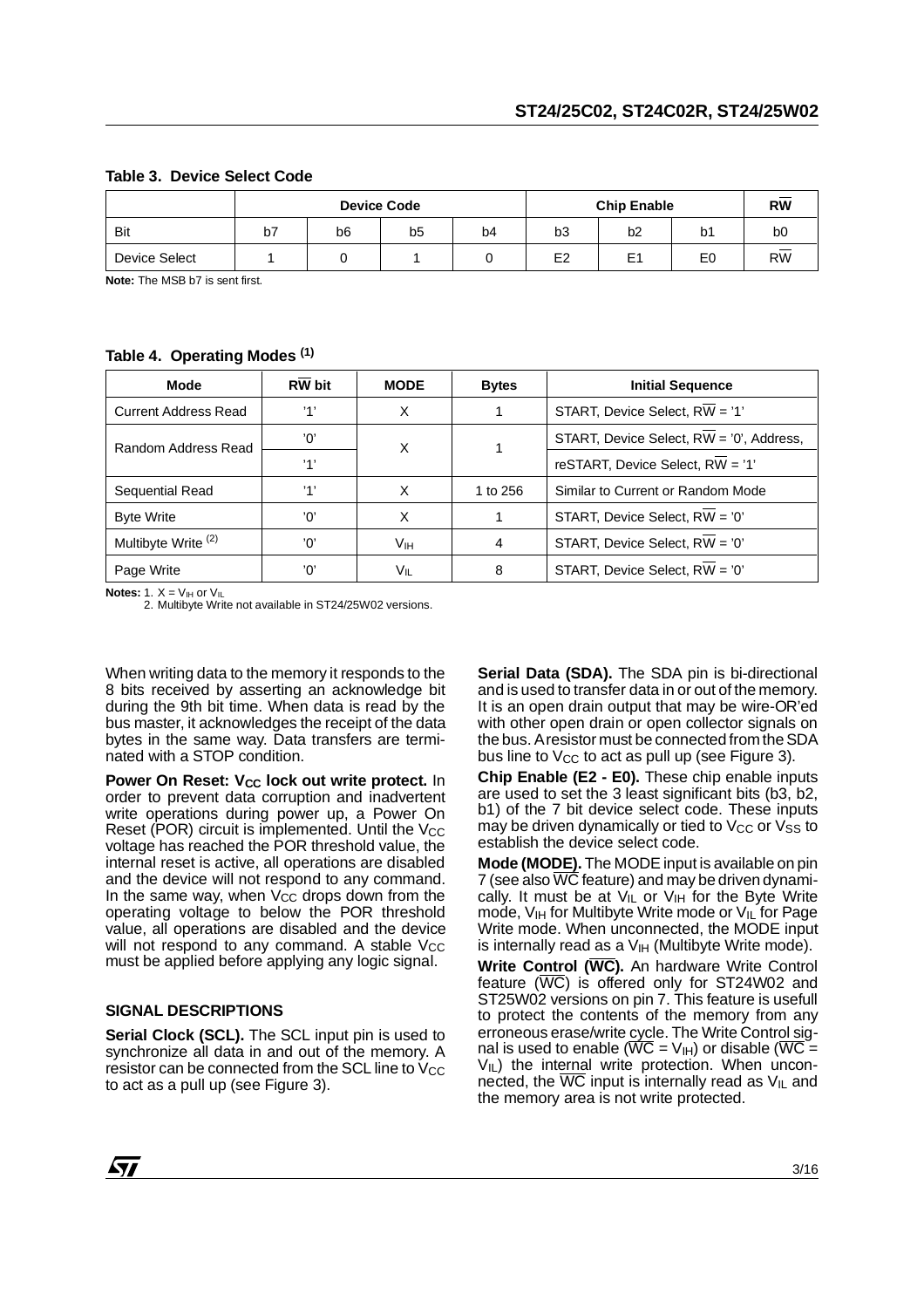#### **SIGNAL DESCRIPTIONS** (cont'd)

The devices with this Write Control feature no longer support the Multibyte Write mode of operation, however all other write modes are fully supported.

Refer to the AN404 Application Note for more detailed information about Write Control feature.

# **DEVICE OPERATION I 2C Bus Background**

The ST24/25x02 support the  $I^2C$  protocol. This protocol defines any device that sends data onto the bus as a transmitter and any device that reads the data as a receiver. The device that controls the data transfer is known as the master and the other as the slave. The master will always initiate a data transfer and will provide the serial clock for synchronisation. The ST24/25x02 are always slave devices in all communications.

**Start Condition.** START is identified by a high to low transition of the SDA line while the clock SCL is stable in the high state. A START condition must precede any command for data transfer. Except during a programming cycle, the ST24/25x02 continuously monitor the SDA and SCL signals for a START condition and will not respond unless one is given.

**Stop Condition.** STOP is identified by a low to high transition of the SDA line while the clock SCL is stable in the high state. A STOP condition terminates communication between the ST24/25x02 and the bus master. A STOP condition at the end of a Read command, after and only after a No Acknowledge, forces the standby state. A STOP condition at the end of a Write command triggers the internal EEPROM write cycle.

**Acknowledge Bit (ACK).** An acknowledge signal is used to indicate a successfull data transfer. The bus transmitter, either master or slave, will release the SDA bus after sending 8 bits of data. During the 9th clock pulse period the receiver pulls the SDA bus low to acknowledge the receipt of the 8 bits of data.

**Data Input.** During data input the ST24/25x02 sample the SDA bus signal on the rising edge of the clock SCL. Note that for correct device operation the SDA signal must be stable during the clock low to high transition and the data must change ONLY when the SCL line is low.

**Memory Addressing.** To start communication between the bus master and the slave ST24/25x02, the master must initiate a START condition. Following this, the master sends onto the SDA bus line 8 bits (MSB first) corresponding to the device select code (7 bits) and a READ or WRITE bit.



**Figure 3. Maximum RL Value versus Bus Capacitance (CBUS) for an I2C Bus**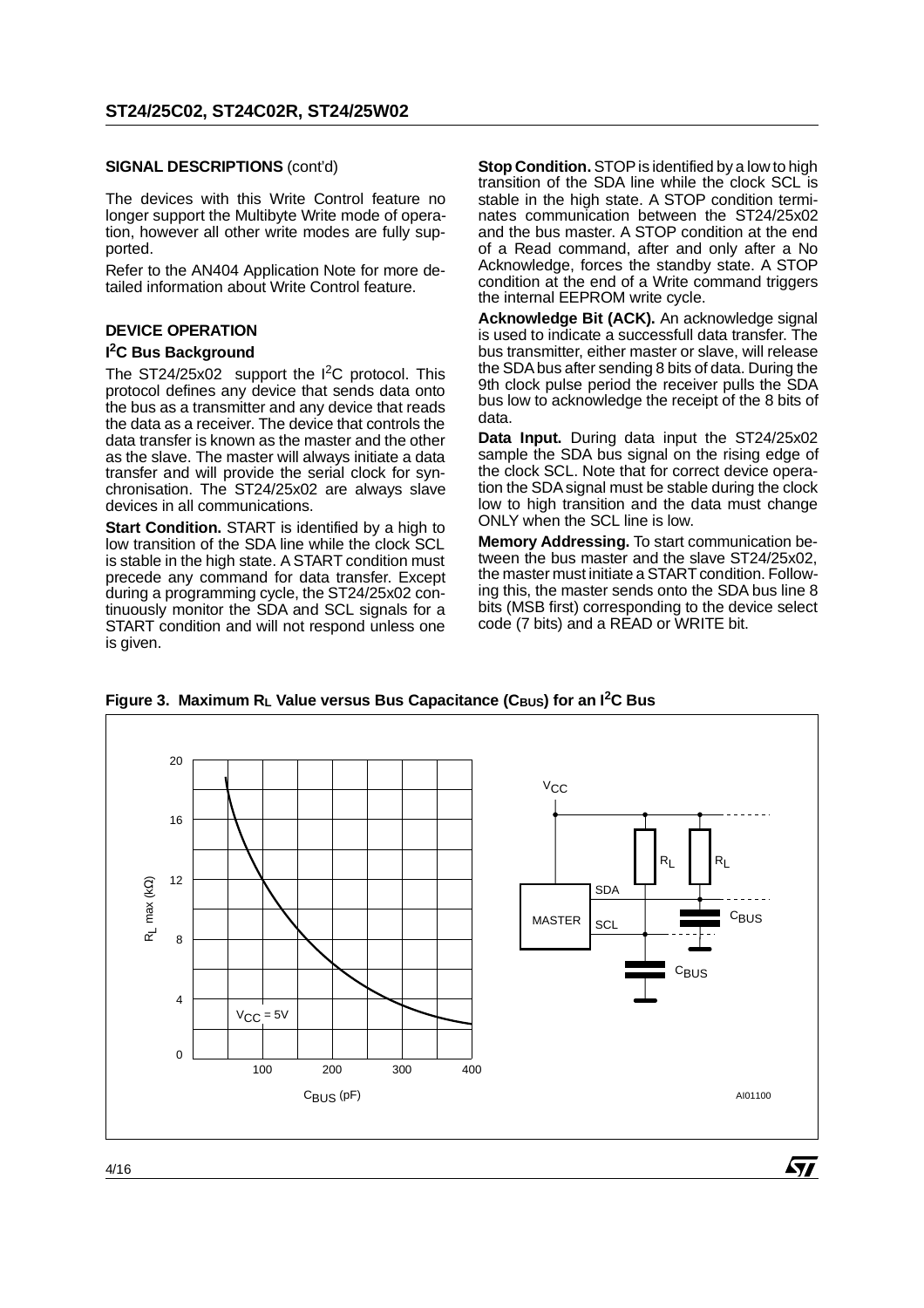| Symbol           | <b>Parameter</b>                                     | <b>Test Condition</b>             | Min | Max | Unit |
|------------------|------------------------------------------------------|-----------------------------------|-----|-----|------|
| $C_{IN}$         | Input Capacitance (SDA)                              |                                   |     | 8   | рF   |
| $C_{IN}$         | Input Capacitance (other pins)                       |                                   |     | 6   | рF   |
| Z <sub>WCL</sub> | WC Input Impedance (ST24/25W02)                      | $V_{IN} \leq 0.3$ V <sub>CC</sub> | 5   | 20  | kΩ   |
| $Z_{WCH}$        | WC Input Impedance (ST24/25W02)                      | $V_{IN} \geq 0.7 V_{CC}$          | 500 |     | kΩ   |
| tLP              | Low-pass filter input time constant<br>(SDA and SCL) |                                   |     | 100 | ns   |

**Table 5. Input Parameters<sup>(1)</sup>**  $(T_A = 25 \degree C, f = 100 \text{ kHz})$ 

**Note:** 1. Sampled only, not 100% tested.

# **Table 6. DC Characteristics**

(T<sub>A</sub> = 0 to 70°C, –20 to 85°C or –40 to 85°C; V $_{\rm CC}$  = 3V to 5.5V, 2.5V to 5.5V or 1.8V to 5.5V)

| Symbol          | <b>Parameter</b>                        | <b>Test Condition</b>                                                          | Min                | <b>Max</b>            | Unit   |
|-----------------|-----------------------------------------|--------------------------------------------------------------------------------|--------------------|-----------------------|--------|
| Īц              | Input Leakage Current                   | $0V \leq V_{IN} \leq V_{CC}$                                                   |                    | ±2                    | μA     |
| <b>ILO</b>      | Output Leakage Current                  | $0V \leq V_{OUT} \leq V_{CC}$<br>SDA in Hi-Z                                   |                    | $+2$                  | μA     |
| $_{\rm lcc}$    | Supply Current (ST24 series)            | $V_{\text{CC}} = 5V$ , fc = 100kHz<br>(Rise/Fall time < 10ns)                  |                    | 2                     | mA     |
|                 | Supply Current (ST25 series)            | $V_{CC} = 2.5V$ , $f_C = 100kHz$                                               |                    | $\mathbf{1}$          | mA     |
| $_{\text{LCA}}$ | Supply Current (Standby)                | $V_{IN}$ = $V_{SS}$ or $V_{CC}$ ,<br>$V_{\rm CC} = 5V$                         |                    | 100                   | μA     |
|                 | (ST24 series)                           | $V_{IN}$ = $V_{SS}$ or $V_{CC}$ ,<br>$V_{CC}$ = 5V, $f_C$ = 100kHz             |                    | 300                   | μA     |
| $I_{CC2}$       | Supply Current (Standby)                | $V_{IN}$ = $V_{SS}$ or $V_{CC}$ ,<br>$V_{CC} = 2.5V$                           |                    | 5                     | μA     |
|                 | (ST25 series)                           | $V_{IN}$ = $V_{SS}$ or $V_{CC}$ ,<br>$V_{CC} = 2.5V$ , $f_C = 100kHz$          |                    | 50                    | μA     |
| $_{\text{LCG}}$ | Supply Current (Standby)                | $V_{IN}$ = $V_{SS}$ or $V_{CC}$ ,<br>$V_{CC} = 3.6V$                           |                    | 20                    | μA     |
|                 | (ST24C02R)                              | $V_{IN}$ = $V_{SS}$ or $V_{CC}$ ,<br>$V_{CC} = 3.6V$ , $f_C = 100kHz$          |                    | 60                    | μA     |
|                 | Supply Current (Standby)                | $V_{IN}$ = $V_{SS}$ or $V_{CC}$ ,<br>$V_{CC} = 1.8V$                           |                    | 10                    | μA     |
| $_{\text{LCA}}$ | (ST24C02R)                              | $V_{IN}$ = $V_{SS}$ or $V_{CC}$ ,<br>$V_{CC} = 1.8V$ , f <sub>C</sub> = 100kHz |                    | 20                    | μA     |
| $V_{IL}$        | Input Low Voltage (SCL, SDA)            |                                                                                | $-0.3$             | $0.3$ V <sub>cc</sub> | V      |
| V <sub>IH</sub> | Input High Voltage (SCL, SDA)           |                                                                                | $0.7$ $V_{CC}$     | $V_{CC}$ + 1          | V      |
| V <sub>IL</sub> | Input Low Voltage<br>(E0-E2, MODE, WC)  |                                                                                | $-0.3$             | 0.5                   | V      |
| V <sub>IH</sub> | Input High Voltage<br>(E0-E2, MODE, WC) |                                                                                | $V_{\rm CC}$ – 0.5 | $V_{CC}$ + 1          | V      |
|                 | Output Low Voltage (ST24 series)        | $I_{OL}$ = 3mA, $V_{CC}$ = 5V                                                  |                    | 0.4                   | V      |
| $V_{OL}$        | Output Low Voltage (ST25 series)        | $I_{OL} = 2.1 \text{mA}$ , $V_{CC} = 2.5 \text{V}$                             |                    | 0.4                   | V      |
|                 | <b>Output Low Voltage</b><br>(ST24C02R) | $I_{\text{O}} = 1 \text{mA}$ , $V_{\text{CC}} = 1.8 \text{V}$                  |                    | 0.3                   | $\vee$ |

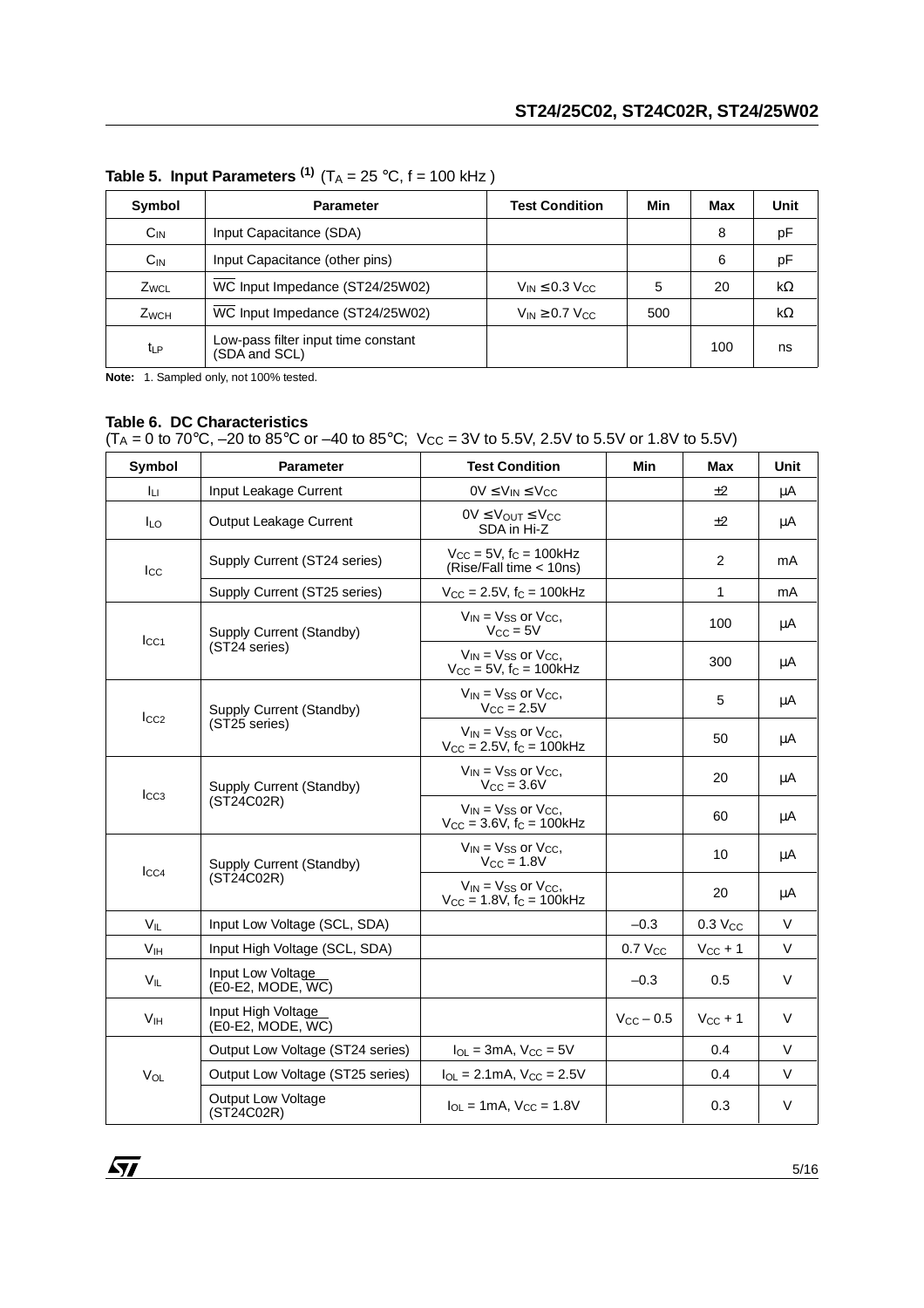#### **Table 7. AC Characteristics**

 $(T_A = 0 \text{ to } 70^{\circ}\text{C}, -20 \text{ to } 85^{\circ}\text{C} \text{ or } -40 \text{ to } 85^{\circ}\text{C}; \ \text{V}_{CC} = 3 \text{V} \text{ to } 5.5 \text{V}, 2.5 \text{V} \text{ to } 5.5 \text{V} \text{ or } 1.8 \text{V} \text{ to } 5.5 \text{V})$ 

| Symbol                              | Alt                 | <b>Parameter</b>                     | Min         | Max | Unit |
|-------------------------------------|---------------------|--------------------------------------|-------------|-----|------|
| t <sub>CH1CH2</sub>                 | t <sub>R</sub>      | Clock Rise Time                      |             | 1   | μs   |
| $t$ CL <sub>1</sub> CL <sub>2</sub> | tF                  | <b>Clock Fall Time</b>               |             | 300 | ns   |
| t <sub>DH1DH2</sub>                 | t <sub>R</sub>      | Input Rise Time                      |             | 1   | μs   |
| t <sub>DL1DL1</sub>                 | tF                  | Input Fall Time                      |             | 300 | ns   |
| $t$ CHDX $(1)$                      | t <sub>SU:STA</sub> | Clock High to Input Transition       | 4.7         |     | μs   |
| t <sub>CHCL</sub>                   | t <sub>HIGH</sub>   | Clock Pulse Width High               | 4           |     | μs   |
| t <sub>DLCL</sub>                   | t <sub>HD:STA</sub> | Input Low to Clock Low (START)       | 4           |     | μs   |
| t <sub>CLDX</sub>                   | t <sub>HD:DAT</sub> | Clock Low to Input Transition        | $\mathbf 0$ |     | μs   |
| t <sub>CLCH</sub>                   | t <sub>LOW</sub>    | Clock Pulse Width Low                | 4.7         |     | μs   |
| t <sub>DXCX</sub>                   | t <sub>SU:DAT</sub> | Input Transition to Clock Transition | 250         |     | ns   |
| tch <sub>DH</sub>                   | tsu:STO             | Clock High to Input High (STOP)      | 4.7         |     | μs   |
| <b>t</b> <sub>DHDL</sub>            | t <sub>BUF</sub>    | Input High to Input Low (Bus Free)   | 4.7         |     | μs   |
| $t_{CLQV}$ <sup>(2)</sup>           | t <sub>AA</sub>     | Clock Low to Next Data Out Valid     | 0.3         | 3.5 | μs   |
| tclox                               | t <sub>DH</sub>     | Data Out Hold Time                   | 300         |     | ns   |
| $f_{\rm C}$                         | fscl                | <b>Clock Frequency</b>               |             | 100 | kHz  |
| $t_W$ <sup>(3)</sup>                | t <sub>WR</sub>     | <b>Write Time</b>                    |             | 10  | ms   |

**Notes:** 1. For a reSTART condition, or following a write cycle.

2. The minimum value delays the falling/rising edge of SDA away from SCL = 1 in order to avoid unwanted START and/or STOP conditions.

3. In the Multibyte Write mode only, if accessed bytes are on two consecutive 8 bytes rows (6 address MSB are not constant) the maximum programming time is doubled to 20ms.

# **AC MEASUREMENT CONDITIONS**

| Input Rise and Fall Times | $\leq 50$ ns           |
|---------------------------|------------------------|
| Input Pulse Voltages      | $0.2$ Vcc to $0.8$ Vcc |

Input and Output Timing Ref. Voltages  $0.3V_{CC}$  to  $0.7V_{CC}$ 

#### **Figure 4. AC Testing Input Output Waveforms**



# **DEVICE OPERATION** (cont'd)

The 4 most significant bits of the device select code are the device type identifier, corresponding to the <sup>12</sup>C bus definition. For these memories the 4 bits are fixed as 1010b. The following 3 bits identify the specific memory on the bus. They are matched to the chip enable signals E2, E1, E0. Thus up to 8 x 2K memories can be connected on the same bus giving a memory capacity total of 16K bits. After a START condition any memory on the bus will identify the device code and compare the following 3 bits to its chip enable inputs E2, E1, E0.

The 8th bit sent is the read or write bit ( $R\overline{W}$ ), this bit is set to '1' for read and '0' for write operations. If a match is found, the corresponding memory will acknowledge the identification on the SDA bus during the 9th bit time.

57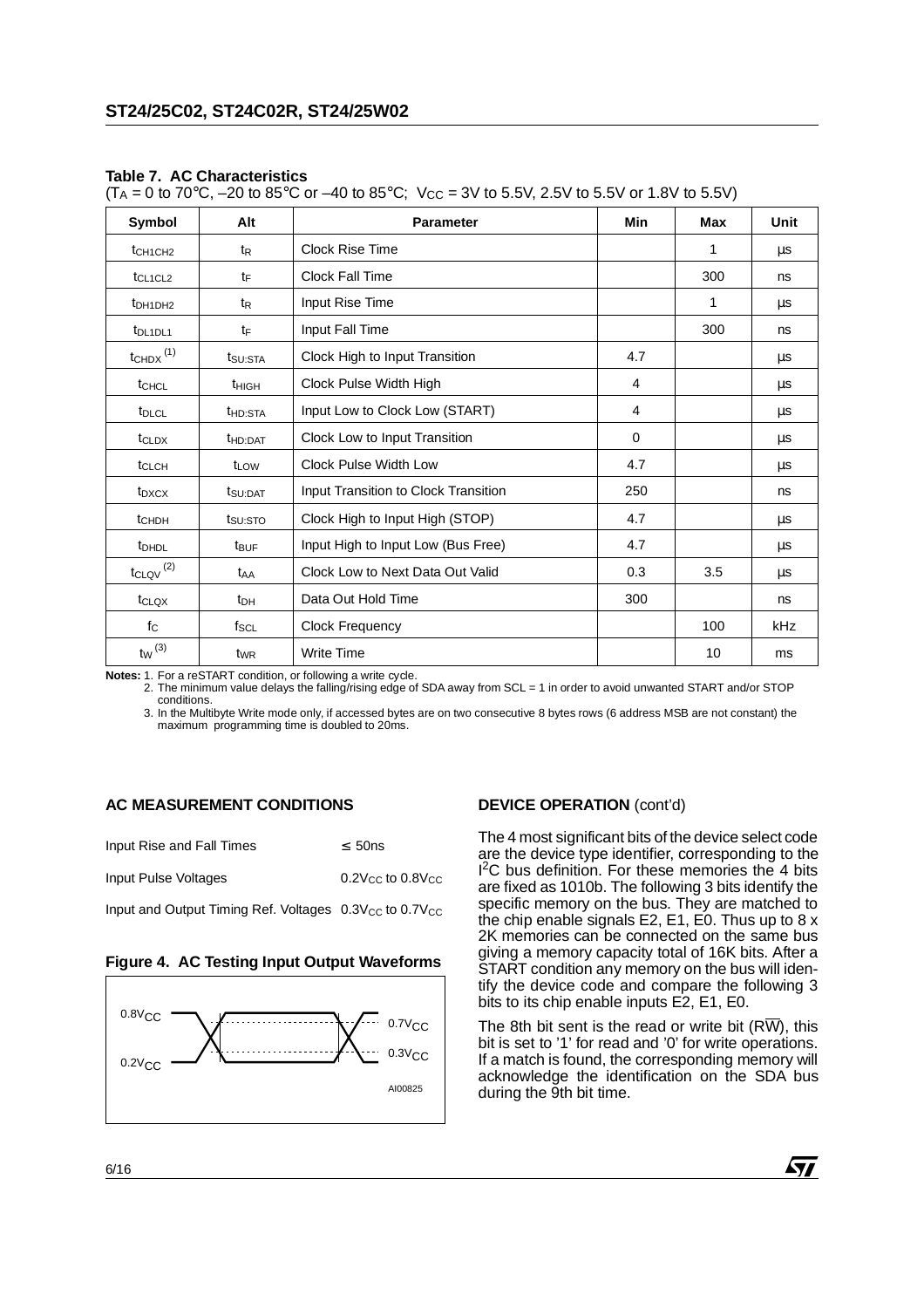

# **Figure 5. AC Waveforms**

 $\sqrt{1}$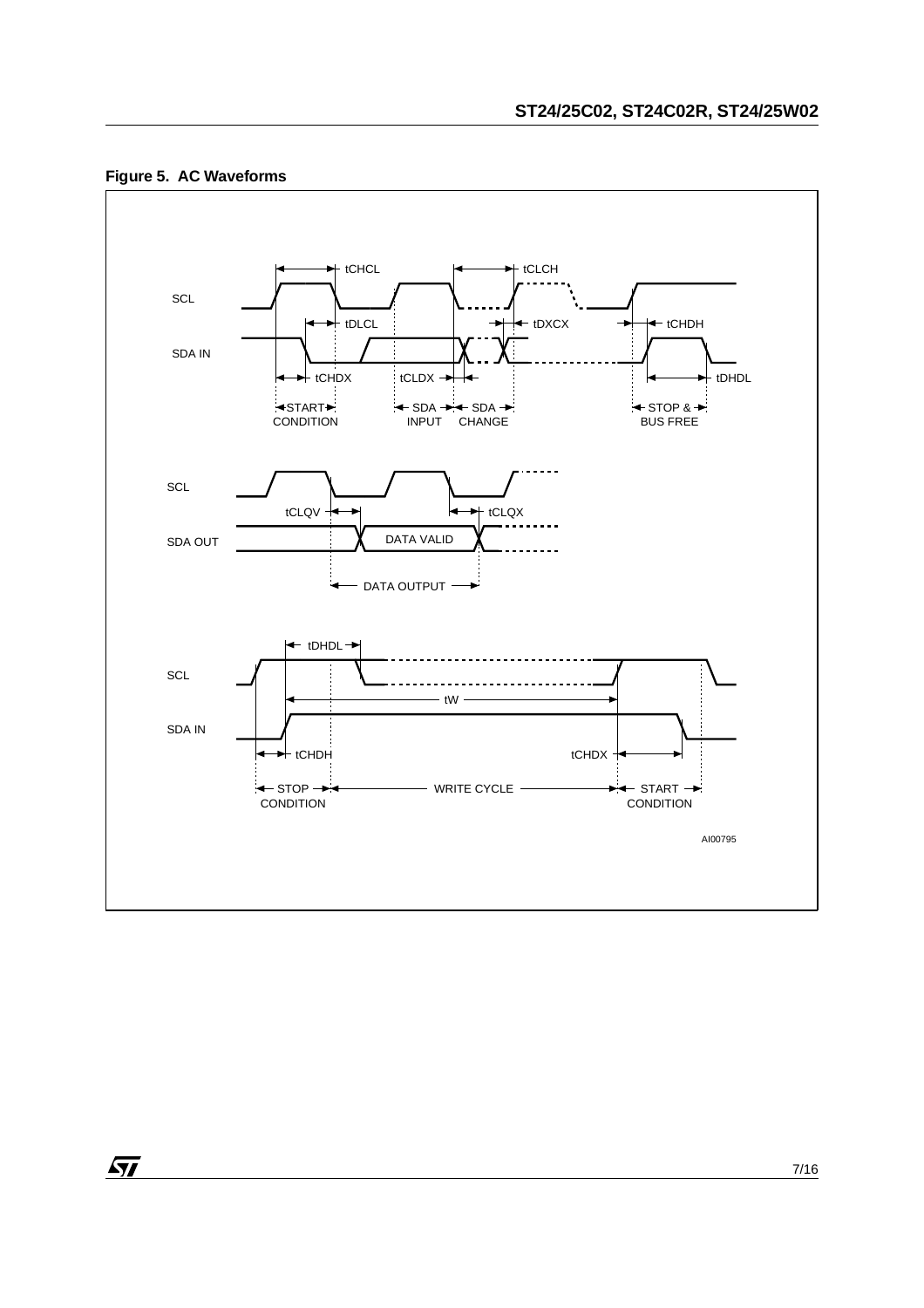# **Figure 6. I2C Bus Protocol**



# **Write Operations**

The Multibyte Write mode (only available on the ST24/25C02 and ST24C02R versions) is selected when the MODE pin is at  $V_{\text{IH}}$  and the Page Write mode when MODE pin is at  $V_{IL}$ . The MODE pin may be driven dynamically with CMOS input levels.

Following a START condition the master sends a device select code with the  $R\overline{W}$  bit reset to '0'. The memory acknowledges this and waits for a byte address. The byte address of 8 bits provides access to 256 bytes of the memory. After receipt of the byte address the device again responds with an acknowledge.

For the ST24/25W02 versions, any write command with  $\overline{WC} = 1$  will not modify the memory content.

**Byte Write.** In the Byte Write mode the master sends one data byte, which is acknowledged by the memory. The master then terminates the transfer by generating a STOP condition. The Write mode is independant of the state of the MODE pin which could be left floating if only this mode was to be used. However it is not a recommended operating mode, as this pin has to be connected to either  $V_{\text{IH}}$ or  $V_{IL}$ , to minimize the stand-by current.

 $\sqrt{M}$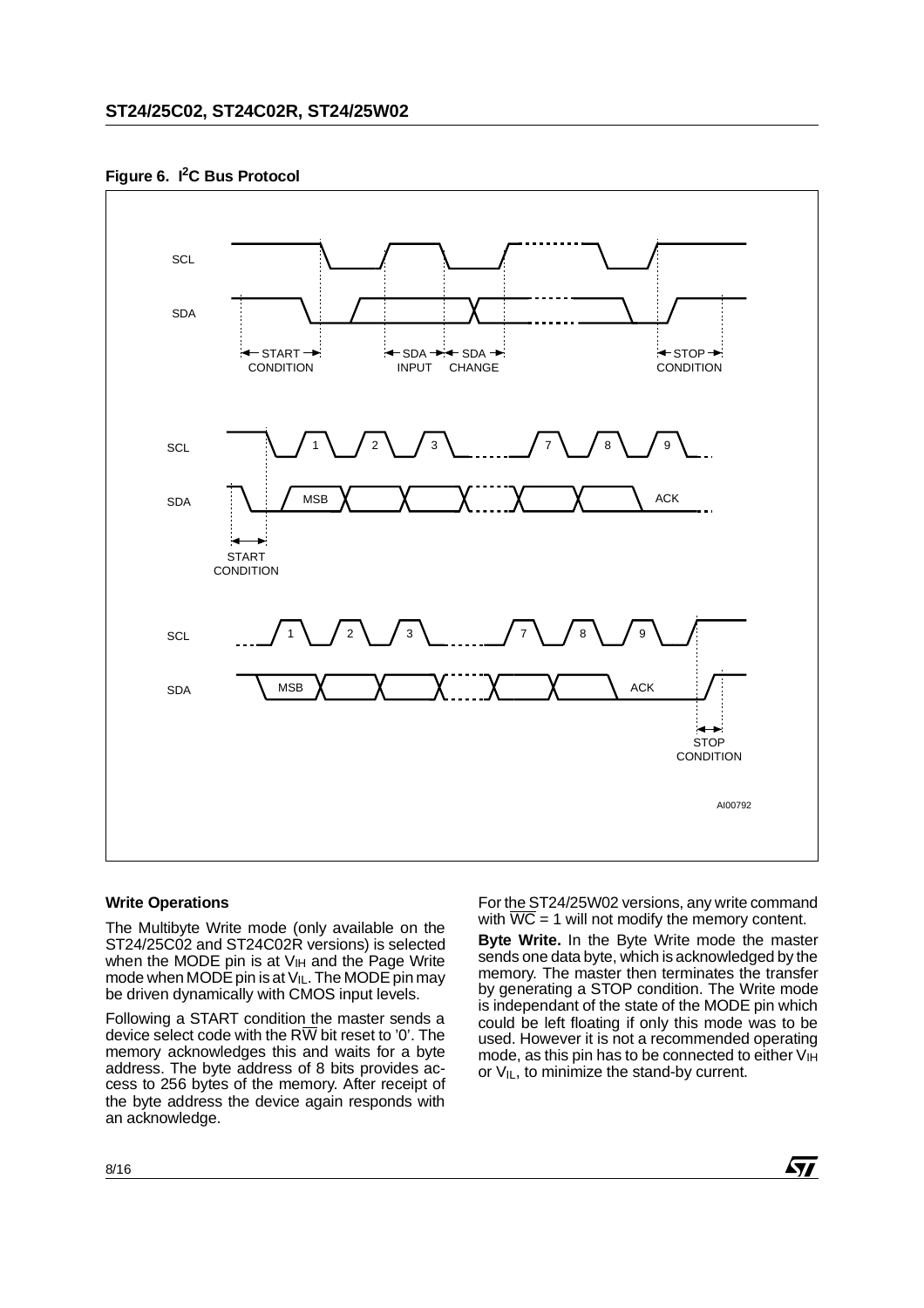**Multibyte Write.** For the Multibyte Write mode, the MODE pin must be at  $V_{\text{IH}}$ . The Multibyte Write mode can be started from any address in the memory. The master sends from one up to 4 bytes of data, which are each acknowledged by the memory. The transfer is terminated by the master generating a STOP condition. The duration of the write cycle is  $tw = 10$ ms maximum except when bytes are accessed on 2 rows (that is have different values for the 6 most significant address bits A7- A2), the programming time is then doubled to a maximum of 20ms. Writing more than 4 bytes in the Multibyte Write mode may modify data bytes in an adjacent row (one row is 8 bytes long). However, the Multibyte Write can properly write up to 8 consecutive bytes only if the first address of these 8 bytes is the first address of the row, the 7 following bytes being written in the 7 following bytes of this same row.

**Page Write.** For the Page Write mode, the MODE pin must be at  $V_{IL}$ . The Page Write mode allows up to 8 bytes to be written in a single write cycle, provided that they are all located in the same 'row' in the memory: that is the 5 most significant memory address bits (A7-A3) are the same. The master sends from one up to 8 bytes of data, which are each acknowledged by the memory. After each byte is transfered, the internal byte address counter (3 least significant bits only) is incremented. The transfer is terminated by the master generating a STOP condition. Care must be taken to avoid address counter 'roll-over' which could result in data being overwritten. Note that, for any write mode, the generation by the master of the STOP condition starts the internal memory program cycle. All inputs are disabled until the completion of this cycle and the memory will not respond to any request.

**Figure 7. Write Cycle Polling using ACK**



9/16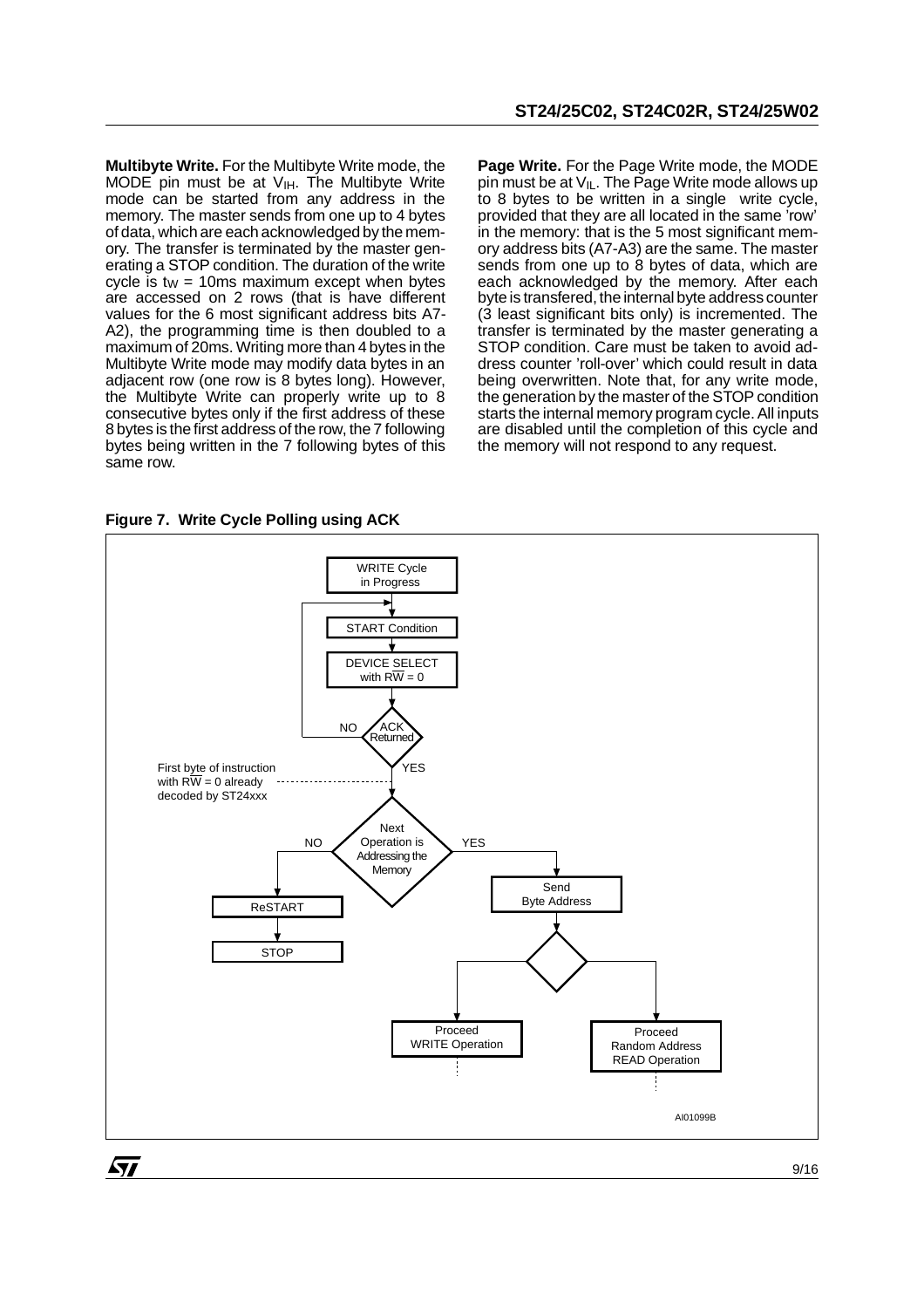

# **Figure 8. Write Modes Sequence (ST24/25C02 and ST24C02R)**

**Minimizing System Delays by Polling On ACK.** During the internal write cycle, the memory disconnects itself from the bus in order to copy the data from the internal latches to the memory cells. The maximum value of the write time  $(tw)$  is given in the AC Characteristics table, since the typical time is shorter, the time seen by the system may be reduced by an ACK polling sequence issued by the master. The sequence is as follows:

- Initial condition: a Write is in progress (see Figure 7).
- Step 1: the master issues a START condition followed by a device select byte (1st byte of the new instruction).
- Step 2: if the memory is busy with the internal write cycle, no ACK will be returned and the master goes back to Step 1. If the memory has terminated the internal write cycle, it will respond with an ACK, indicating that the memory is ready to receive the second part of the next instruction (the first byte of this instruction was already sent during Step 1).

# **Read Operations**

Read operations are independent of the state of the MODE pin. On delivery, the memory content is set at all "1's" (or FFh).

**Current Address Read.** The memory has an internal byte address counter. Each time a byte is read, this counter is incremented. For the Current Address Read mode, following a START condition, the master sends a memory address with the  $R\overline{W}$ bit set to '1'. The memory acknowledges this and outputs the byte addressed by the internal byte address counter. This counter is then incremented. The master does NOT acknowledge the byte output, but terminates the transfer with a STOP condition.

**Random Address Read.** A dummy write is performed to load the address into the address counter, see Figure 10. This is followed by another START condition from the master and the byte address is repeated with the RW bit set to '1'. The memory acknowledges this and outputs the byte addressed. The master have to NOT acknowledge the byte output, but terminates the transfer with a STOP condition.

勾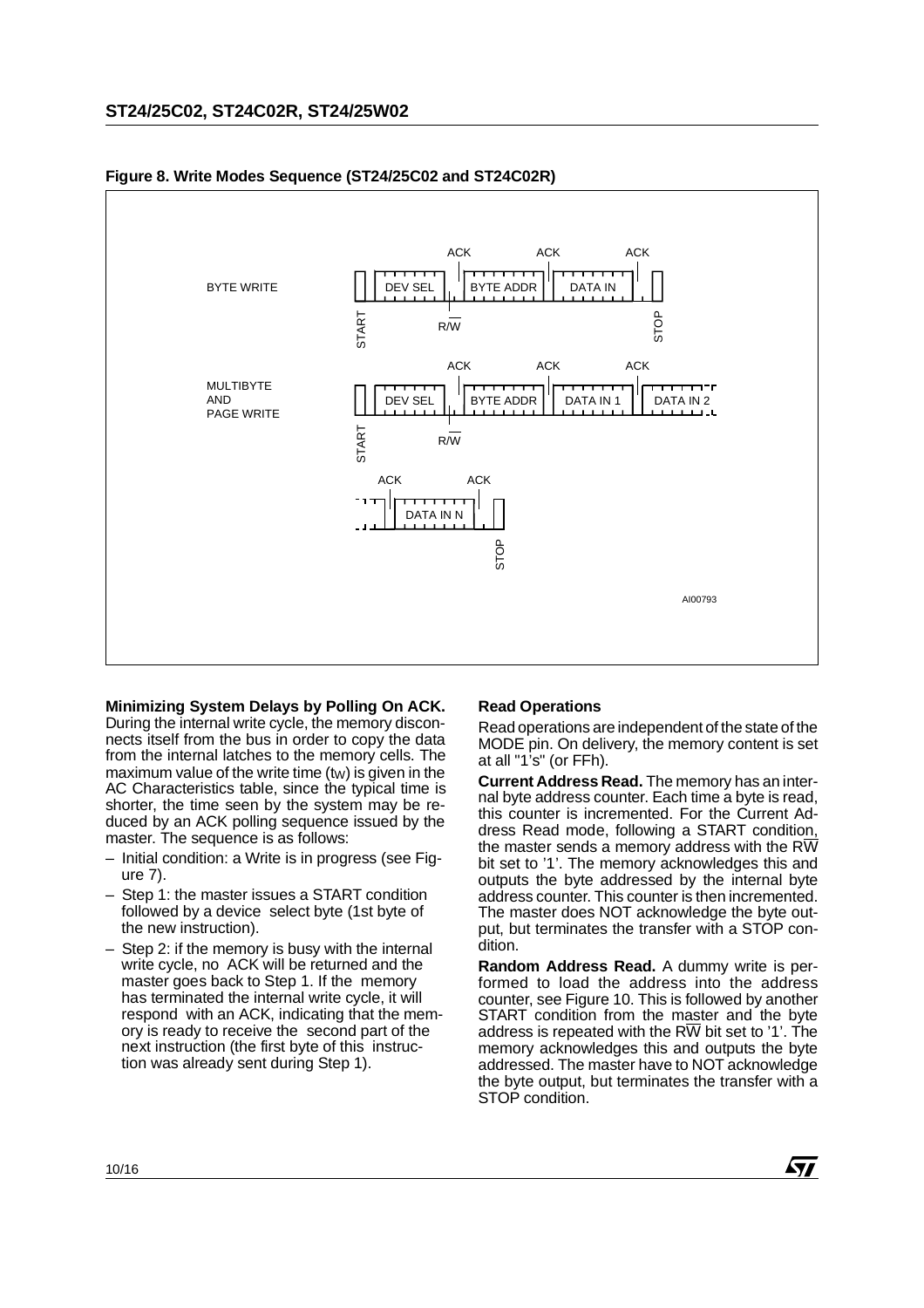

**Figure 9. Write Modes Sequence with Write Control = 1 (ST24/25W02)**

**Sequential Read.** This mode can be initiated with either a Current Address Read or a Random Address Read. However, in this case the master DOES acknowledge the data byte output and the memory continues to output the next byte in sequence. To terminate the stream of bytes, the master must NOT acknowledge the last byte output, but MUST generate a STOP condition. The output data is from consecutive byte addresses, with the internal byte address counter automatically incremented after each byte output. After a count of the last memory address, the address counter will 'roll- over' and the memory will continue to output data.

**Acknowledge in Read Mode.** In all read modes the ST24/25x02 wait for an acknowledge during the 9th bit time. If the master does not pull the SDA line low during this time, the ST24/25x02 terminate the data transfer and switches to a standby state.

 $\sqrt{1}$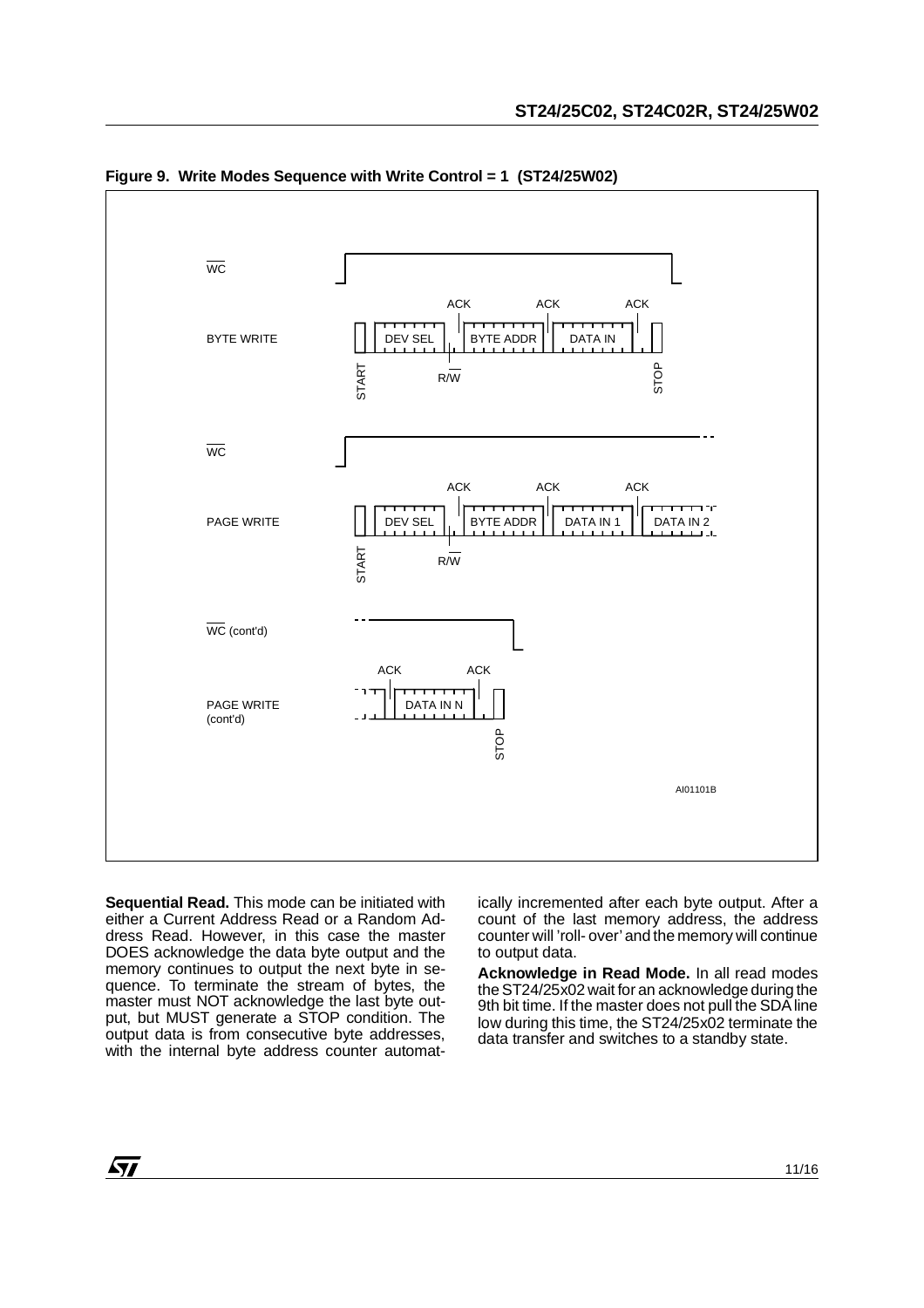**Figure 10. Read Modes Sequence** 



**Note:** \* The 7 Most Significant bits of DEV SEL bytes of a Random Read (1st byte and 3rd byte) must be identical.

 $\sqrt{M}$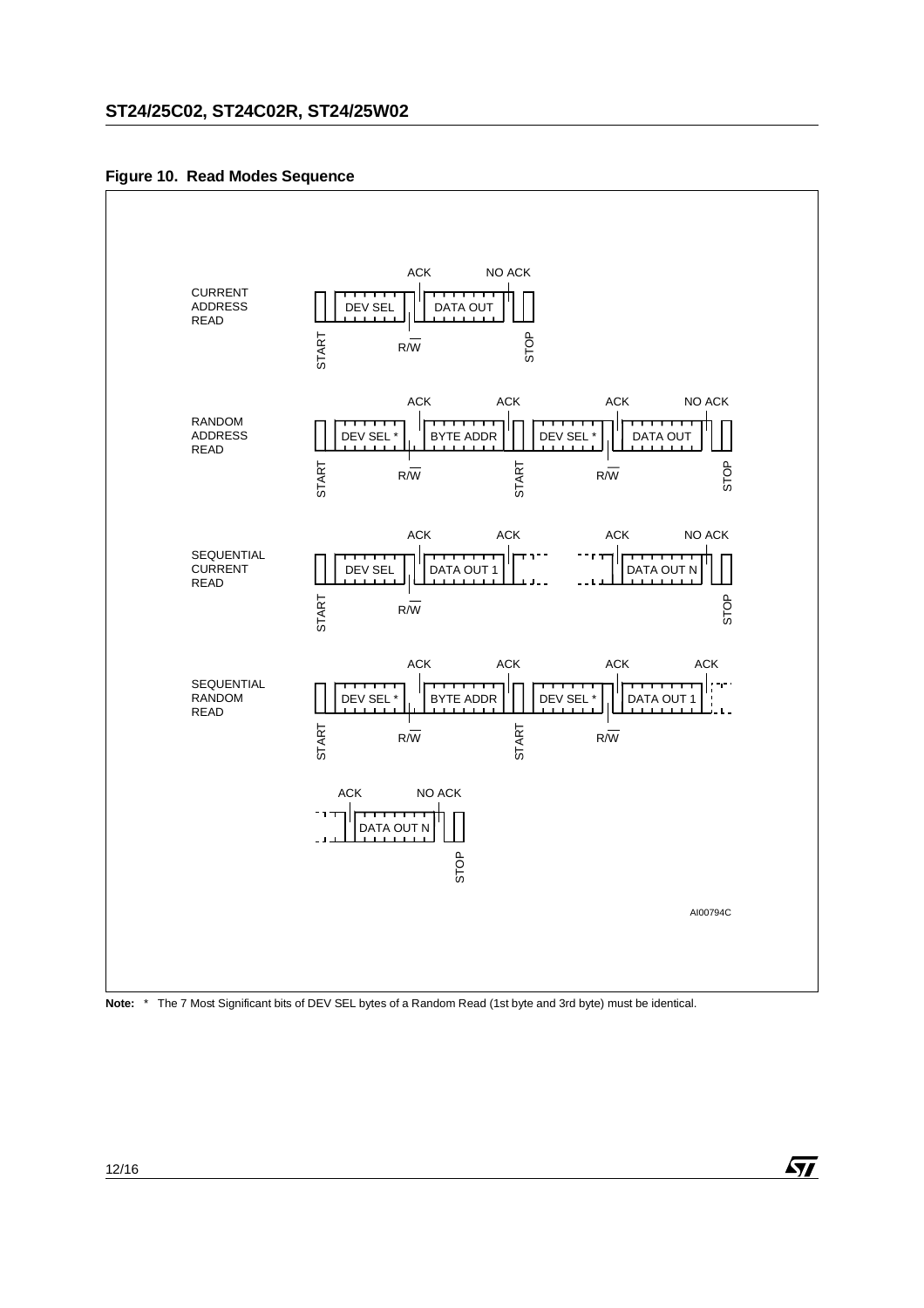# **ORDERING INFORMATION SCHEME**



**Notes:** 3 \* Temperature range on special request only. 5 \* Temperature range for ST24C02R only.

Parts are shipped with the memory content set at all "1's" (FFh).

For a list of available options (Operating Voltage, Range, Package, etc...) refer to the current Memory Shortform catalogue.

For further information on any aspect of this device, please contact the SGS-THOMSON Sales Office nearest to you.

 $\sqrt{1}$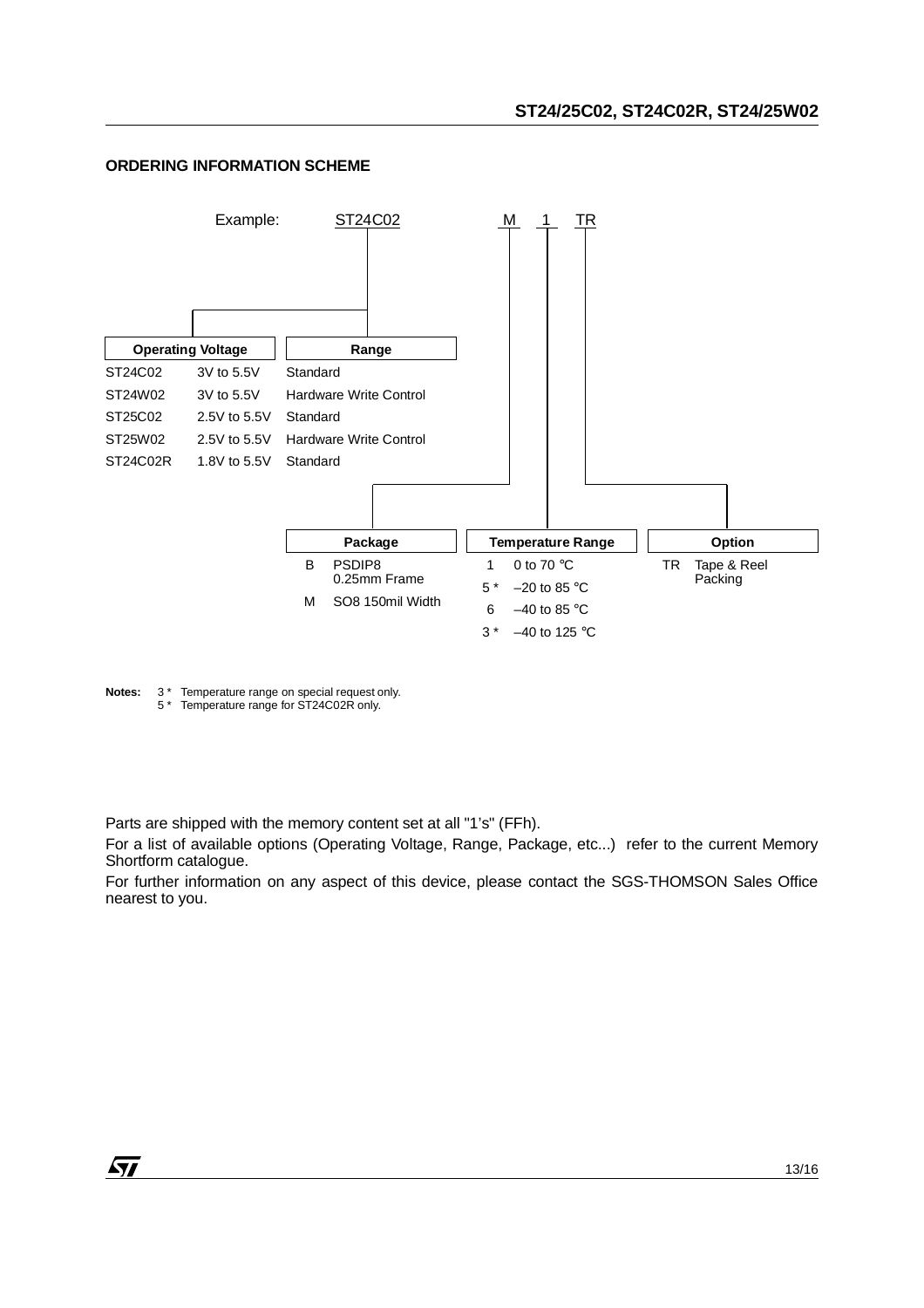| Symb                   |            | mm                       |       |            | inches                   |       |
|------------------------|------------|--------------------------|-------|------------|--------------------------|-------|
|                        | <b>Typ</b> | Min                      | Max   | <b>Typ</b> | Min                      | Max   |
| A                      |            | 3.90                     | 5.90  |            | 0.154                    | 0.232 |
| A1                     |            | 0.49                     | -     |            | 0.019                    | —     |
| A2                     |            | 3.30                     | 5.30  |            | 0.130                    | 0.209 |
| $\sf B$                |            | 0.36                     | 0.56  |            | 0.014                    | 0.022 |
| <b>B1</b>              |            | 1.15                     | 1.65  |            | 0.045                    | 0.065 |
| $\mathbf C$            |            | 0.20                     | 0.36  |            | 0.008                    | 0.014 |
| D                      |            | 9.20                     | 9.90  |            | 0.362                    | 0.390 |
| E                      | 7.62       | —                        | —     | 0.300      |                          |       |
| E1                     |            | 6.00                     | 6.70  |            | 0.236                    | 0.264 |
| e <sub>1</sub>         | 2.54       | $\overline{\phantom{m}}$ |       | 0.100      | $\overline{\phantom{m}}$ |       |
| eA                     |            | 7.80                     |       |            | 0.307                    |       |
| $\mathsf{e}\mathsf{B}$ |            |                          | 10.00 |            |                          | 0.394 |
| L                      |            | 3.00                     | 3.80  |            | 0.118                    | 0.150 |
| ${\sf N}$              |            | 8                        |       | $\,8\,$    |                          |       |

# **PSDIP8 - 8 pin Plastic Skinny DIP, 0.25mm lead frame**

PSDIP8



Drawing is not to scale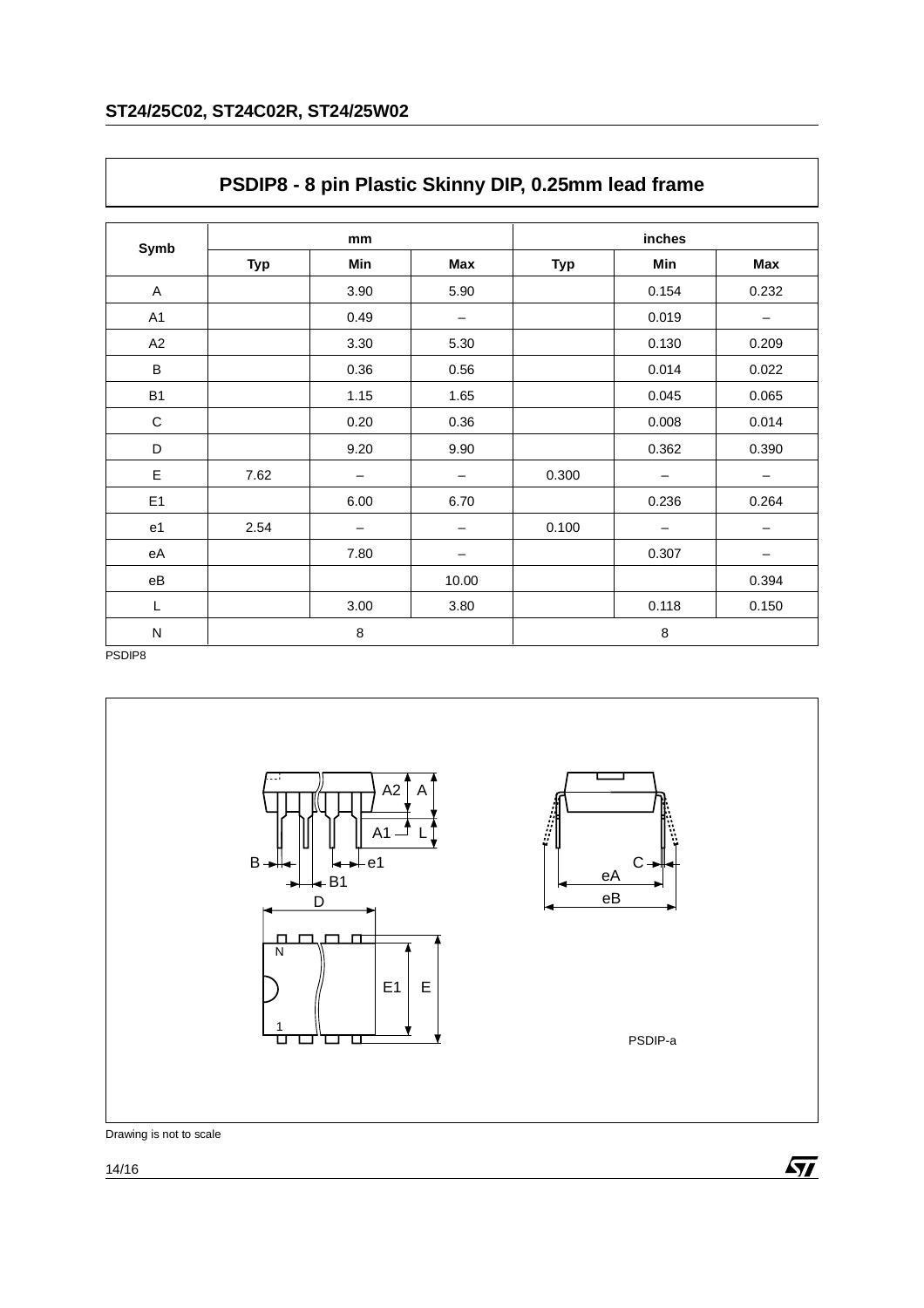| Symb                      |            | mm          |           | inches     |             |           |  |  |
|---------------------------|------------|-------------|-----------|------------|-------------|-----------|--|--|
|                           | <b>Typ</b> | Min         | Max       | <b>Typ</b> | Min         | Max       |  |  |
| A                         |            | 1.35        | 1.75      |            | 0.053       | 0.069     |  |  |
| A1                        |            | 0.10        | 0.25      |            | 0.004       | 0.010     |  |  |
| $\sf B$                   |            | 0.33        | 0.51      |            | 0.013       | 0.020     |  |  |
| $\mathbf C$               |            | 0.19        | 0.25      |            | 0.007       | 0.010     |  |  |
| D                         |            | 4.80        | 5.00      |            | 0.189       | 0.197     |  |  |
| E                         |            | 3.80        | 4.00      |            | 0.150       | 0.157     |  |  |
| e                         | 1.27       |             | —         | 0.050      |             |           |  |  |
| $\boldsymbol{\mathsf{H}}$ |            | 5.80        | 6.20      |            | 0.228       | 0.244     |  |  |
| $\sf h$                   |            | 0.25        | 0.50      |            | 0.010       | 0.020     |  |  |
| L                         |            | 0.40        | 0.90      |            | 0.016       | 0.035     |  |  |
| $\alpha$                  |            | $0^{\circ}$ | $8^\circ$ |            | $0^{\circ}$ | $8^\circ$ |  |  |
| ${\sf N}$                 |            | $\,8\,$     |           |            | $\,8\,$     |           |  |  |
| CP                        |            |             | 0.10      |            |             | 0.004     |  |  |

# **SO8 - 8 lead Plastic Small Outline, 150 mils body width**

SO8



Drawing is not to scale